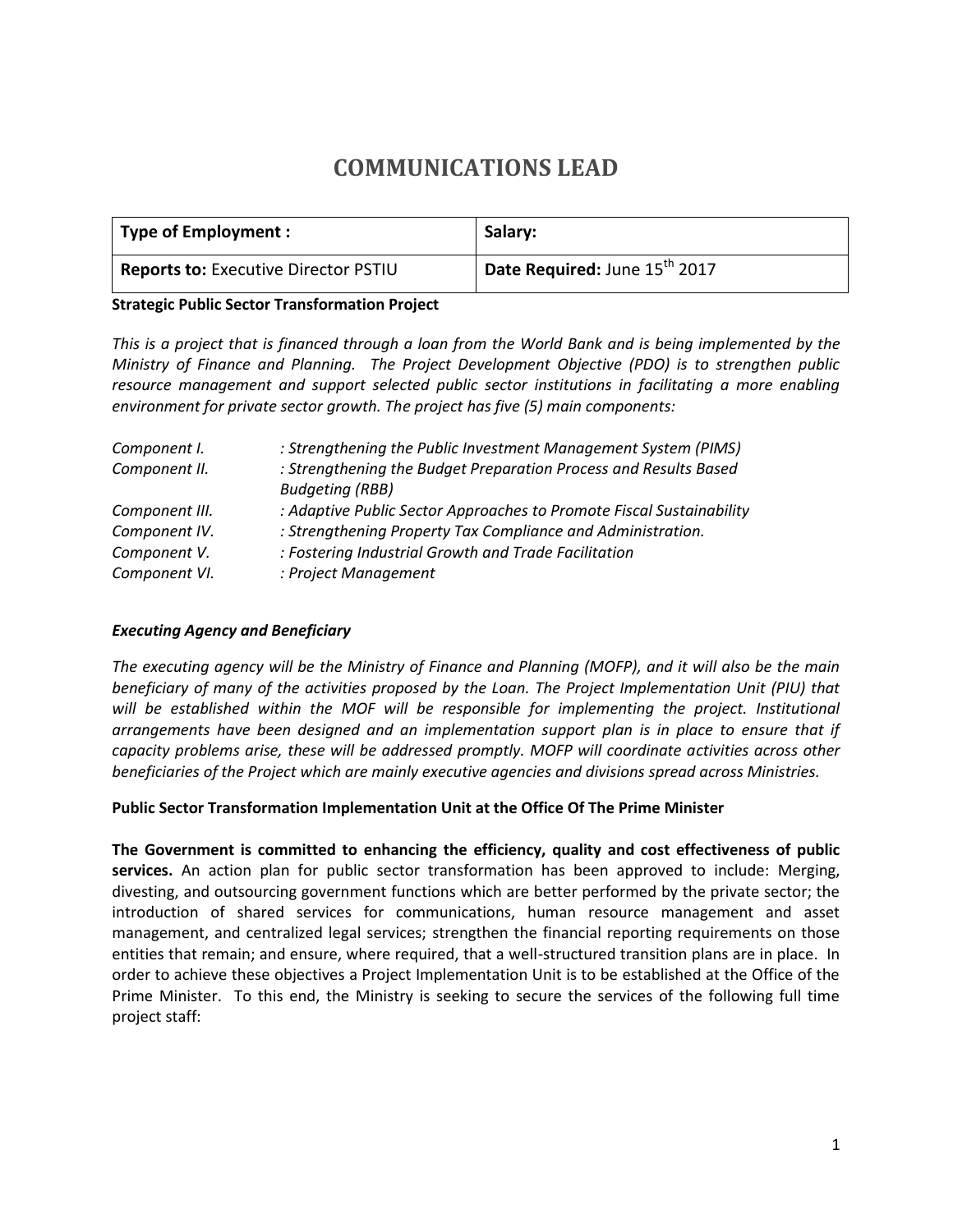## **1. SERVICES REQUIRED**

The Government of Jamaica (GoJ), through the Ministry of Finance and the Public Service, is seeking a Communication Consultant to provide expertise to assist the Public Sector Transformation Implementation Unit in undertaking its programme of work.

# **2. BACKGROUND**

- 2.1 Eliminating the fiscal deficit is imperative to reducing the debt burden, restoring fiscal sustainability, and facilitating growth. It is also essential to improve public sector efficiency and service delivery.
- 2.2 The Public Sector Transformation Implementation Unit was recently established to ensure that the Government of Jamaica is able to achieve the commitments contained in the IMF Stand By Arrangement.
- 2.3 Additionally, the GOJ has embarked on a programme to transform the management of human resources in the public sector as part of the overall transformation programme in the public sector. This includes the implementation of an integrated HR and payroll system, HR Shared Services, and the action plan for mergers and divestments.

# **3. ASSIGNMENT OBJECTIVE**

The Communication Consultant is required to develop the communication strategy and design and implement a holistic communication plan to support the transformation programme.

# **4. CHARACTERISTICS OF THE CONSULTANCY**

4.1 Type of Consultancy: Individual Consultant

4.2 Place of Work: Jamaica

# **5. SCOPE OF WORK**

The Communication Consultant will be expected to:

- Develop and implement the communication strategy and plan to support the successful transition to the new HR Operating Model; the implementation of MyHR+; and achieving the objectives of the Action Plan for mergers and divestments
- Manage and the direct the Communication Unit including coordination of all aspects of media relations and public relations activities
- Determine the communication processes, channels and tools to be used across the transformation programme
- Manage the sourcing and contracting with external third parties for the production of communication materials and the delivery of communication services
- Manage third party suppliers and maintain effective contract control. This may include negotiation and issue management with external agencies.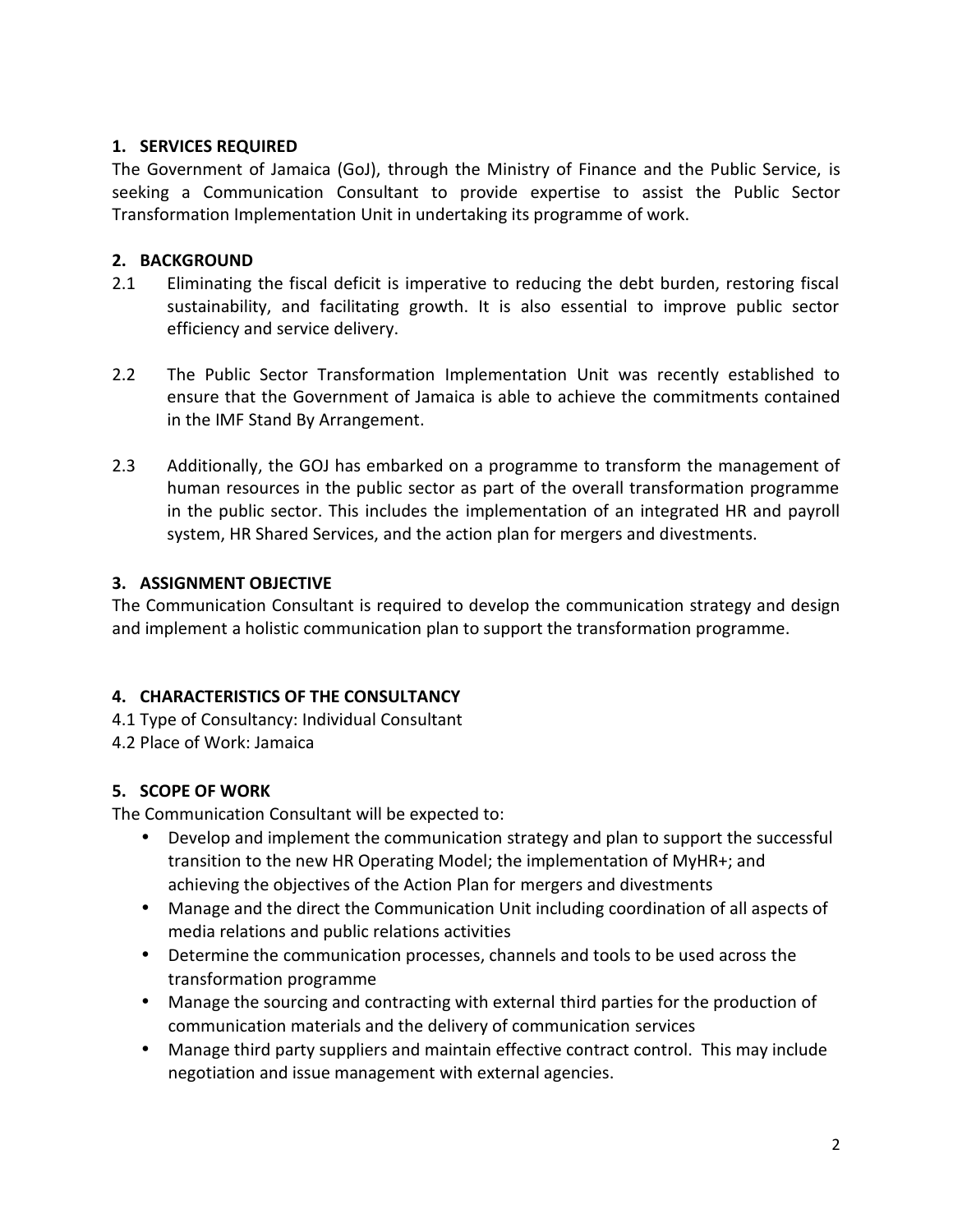- Support the Transformation Project Managers and Consultants with their communication to ensure coherence across the GOJ HR landscape
- Ensure that project risks, issues, changes, quality management and communication, are defined and maintained professionally
- Manage assigned budget and resources

## **6. METHODOLOGY**

The Consultant is expected to use accepted and proven methodologies for carrying out the assignment.

The Consultant will develop and supply deliverables as specified in this TOR.

# **7. DELIVERABLES**

The deliverables under this project are as specified in the table below.

| <b>Key Deliverables</b>                                                                                                           | <b>Performance Standard</b>                                                                                                                                                                                                                                              |
|-----------------------------------------------------------------------------------------------------------------------------------|--------------------------------------------------------------------------------------------------------------------------------------------------------------------------------------------------------------------------------------------------------------------------|
| Work plan in a format agreed with the<br>- Public<br>Director<br>Executive<br>Sector<br><b>Transformation Implementation Unit</b> | Tasks and activities defined; task durations<br>defined; resources defined; milestones defined;<br>dependencies defined.<br>Covers all phases from conception to benefits<br>realisation, including prioritisation, resource<br>planning and business cutover/transition |
| Communication strategy                                                                                                            | Requirement for communication defined;<br>objectives of communication work stream<br>defined. Stakeholders mapped.                                                                                                                                                       |
| Communication plan                                                                                                                | Communication and engagement plan<br>developed                                                                                                                                                                                                                           |
| Communication events and activities                                                                                               | Communication events and/or activities<br>successfully delivered in accordance with plan.                                                                                                                                                                                |
| Monitoring and Evaluation Framework                                                                                               | Development of framework to measure impact<br>of communication and related activities                                                                                                                                                                                    |

### **8. COORDINATION AND REPORTING**

The Communication Consultant will report to the Executive Director – Public Sector Transformation Implementation Unit and will be required to submit monthly reports on the deliverables**.**

# **9. EXPERTISE REQUIRED**

9.1 The Communication Consultant will be an experienced individual with demonstrable capabilities in implementing effective communication strategies, advanced knowledge of communication principles and methodologies